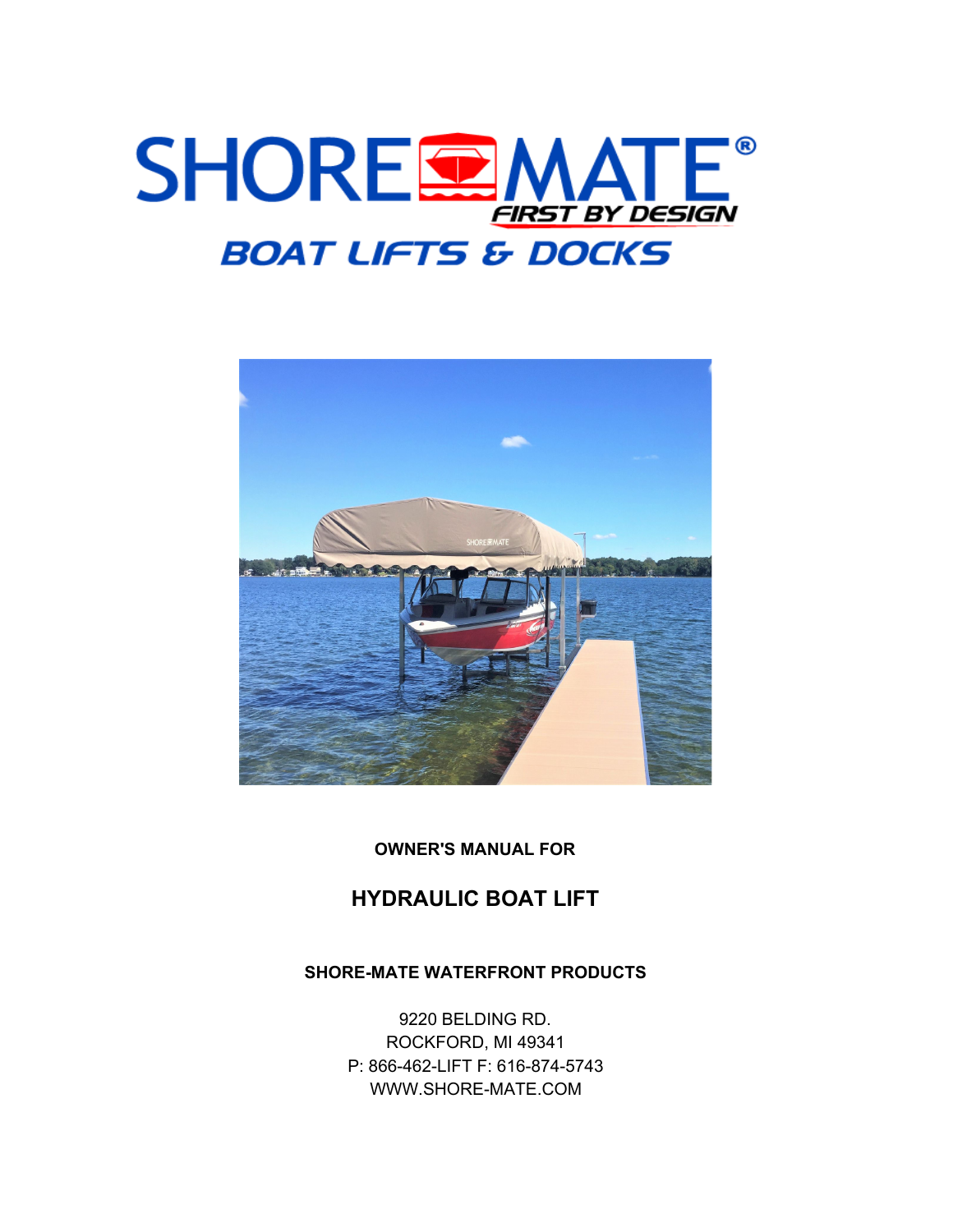# *Do NOT attempt to operate this lift without reading and UNDERSTANDING the following safety checklist*

**● Never allow anyone under on on the lift, especially when in use.**

*Do NOT attempt to operate this lift without reading and UNDERSTANDING the following safety checklist*

- **● Never allow anyone on or underneath the lift while operating, or while in the raised position.**
- **● Never operate the lift while there are people in the boat.**
- **● Assemble the lift completely and according to the instruction before attempting to operate.**
- **● Be sure that anyone operating this lift fully understands the proper operating procedures first.**
- **● Inspect hoses, cables, and fittings annually. Replace if worn. Clean cylinder shafts annually.**
- **● Do not exceed the maximum capacity that your lift is designed to hold. (Your warranty will be voided for damage caused by excess weight) Please note that water adds significant weight to your boat. Please make certain that all water is drained from your boat before operating.**
- **● Although it may seem convenient, never allow anyone to clean the boat hull or make repairs while the boat is on the lift or the boat is in the raised position.**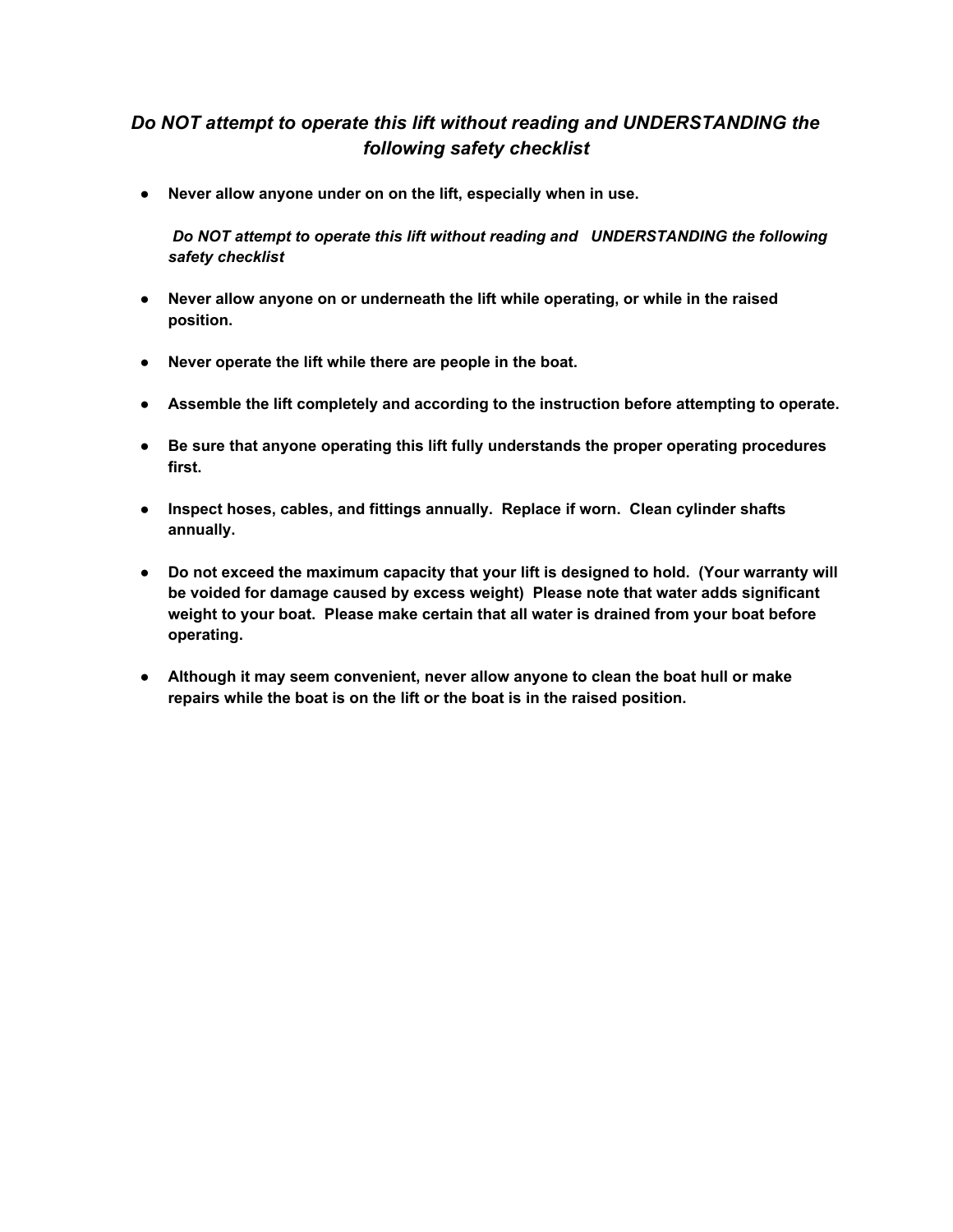### **General Care Instructions for your Hydraulic Boat Lift**

- We strongly recommend that you install a Deep Cycle Marine battery, 12V, Group 27 or 29. There are two types of Marine batteries, *Trolling* and Starting. Purchase a trolling rated battery. Batteries with high ratings for "Cold Cranking", i.e. Starting, will have a much shorter lifespan. *Recommended battery: Marine Deep Cycle Battery – 27 Series*
- If equipped, your radio remote control feature requires a minimum of 9 volts to operate. A weak battery may cause intermittent operation. Charge or replace the battery.
- Take care to keep the inside of the pump box clean. This may assist in extending the life of your battery. If you notice continued dripping or pooling of fluid there is a larger issue to check out.
- Keep the quick disconnect fittings free from contaminants. These can contaminate the fluid and cause the lift to fail prematurely.
- The fluid in your lift was chosen to have a minimal environmental impact in the event of a leak yet provide dependable, long-term service. If necessary, please contact your dealer or Shore-Mate to purchase replacement fluid. We recommend replacing the fluid every three to five years.

### **Off Season Storage Recommendations**

- 1. Once the boat is off the lift, lower the lift down, disconnect the hoses from the pump, and screw the hose ends together. This will protect the fittings from contamination.
- 2. Place hoses in a dark bag, so UV rays will not damage the hoses.
- 3. Your solar panel and battery need to be disconnected or removed, whichever is preferred.
- 4. Store the pump in a clean, dry location.
- 5. Charge the battery before hooking back up to the pump in the Spring.